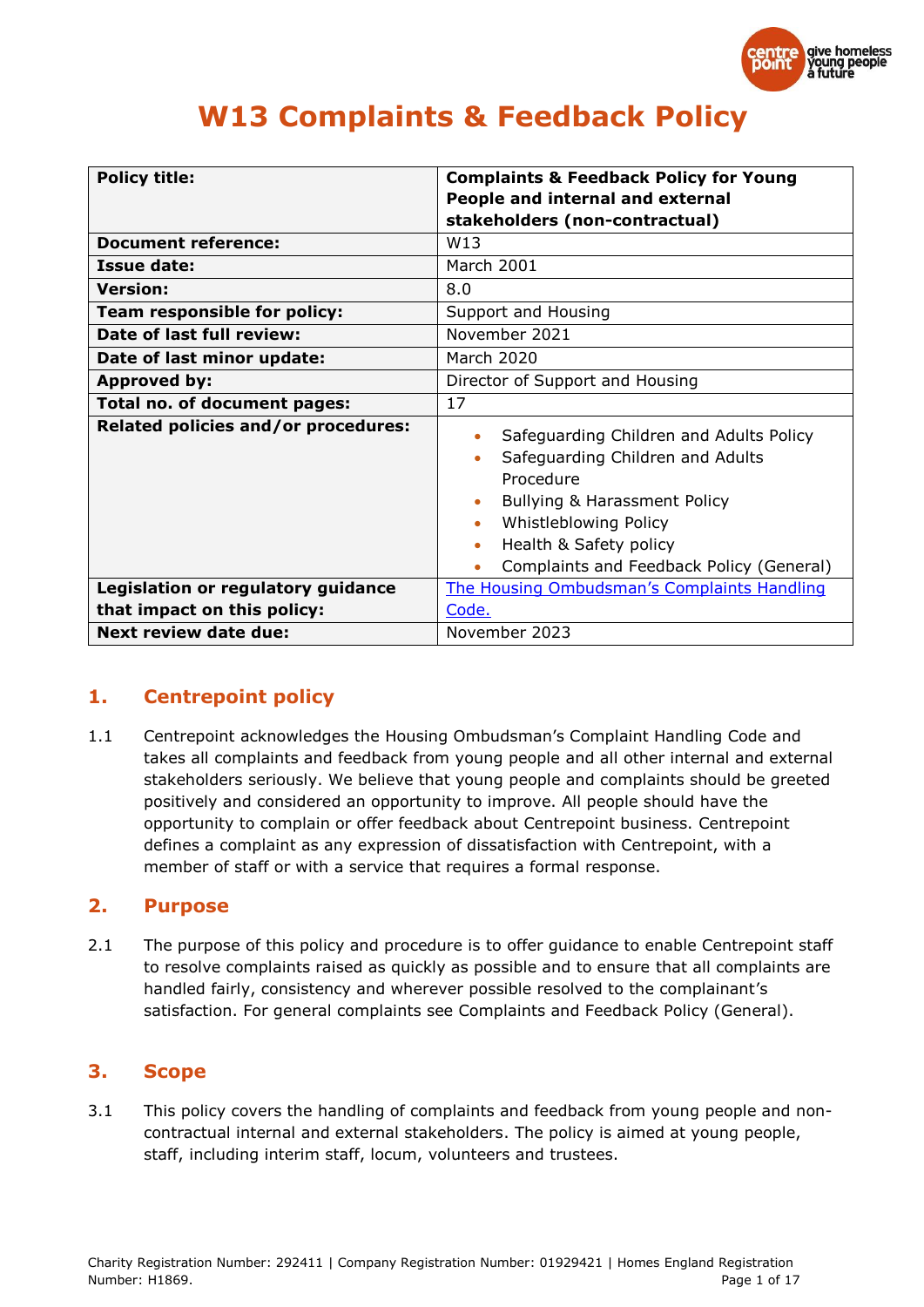# **4. Definitions**

#### 4.1 **Complaint**

4.2 A complaint shall be defined as an expression of dissatisfaction, however made, about the standard of service, actions or lack of action by the organisation, its own staff, or those acting on its behalf, affecting an individual young person or internal/external stakeholder (non-contractual).

#### 4.3 **Non-contractual stakeholders**

- 4.4 Includes, but is not limited to:
	- Neighbours of a Centrepoint Service
	- Visitors to a Centrepoint Service
	- Members of the public affected by a Centrepoint Service or Young person
- 4.5 Internal and external stakeholders, where there is a contractual arrangement, should use the protocols in such contracts for any complaint.

#### 4.6 **Feedback**

 Feedback may be a comment, criticism or compliment, but which has not caused dissatisfaction or requires a response.

## **5. Key responsibilities**

5.1 The Compliance team will monitor the [compliants@centrepoint.org](mailto:compliants@centrepoint.org) email address on a regular basis for any complaints and will act as Complaints Officer. All complaints will be directed to the appropriate teams for formal acknowledgement and investigation, where appropriate.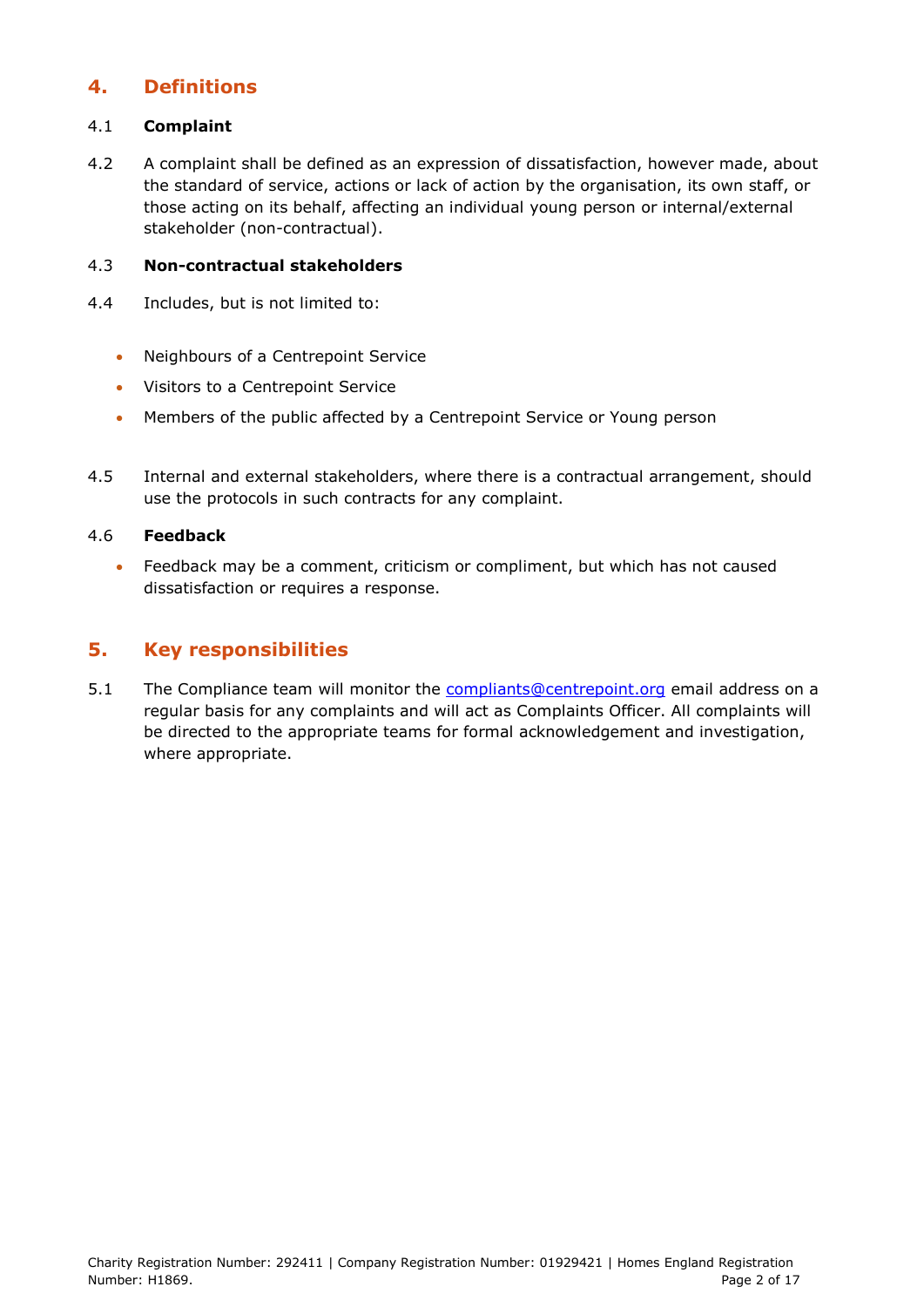# **6. Ineligible Complaints**

- 6.1 Centrepoint will accept a complaint unless there is a valid reason not to do so. Such as, but not limited to:
	- Legal proceedings have been started. Landlords should take steps to ensure that residents are not left without a response for lengthy periods of time, for example, where a letter before action has been received or issued but no court proceedings are started or settlement agreement reached.
	- Matters that have already been considered under the complaints policy
	- The issue giving rise to the complaint occurred over six months ago. Where the problem is a recurring issue, Centrepoint will consider any older reports as part of the background to the complaint if this will help to resolve the issue for the Complainant.
- 6.2 If Centrepoint decides not to accept a complaint a detailed explanation should be provided to the complainant setting out the reasons why the matter is not suitable for the complaints process.
- 6.3 The complainant has the right to challenge this decision by bringing their complaint to the Ombudsman. Where appropriate the Ombudsman will instruct the landlord to take on the complaint.
- 6.4 For the avoidance of doubt, no exclusions will be made to complaints and or concerns relating to, but not limited to, safeguarding or health and safety issues.

# **7. Risk factors**

- 7.1 There are several risk factors to be aware of when handling complaints. Some of these risks can include, but not limited to, the following:
	- Inconsistency in the way complaints are captured and categorised throughout our organisation;
	- Senior managers being unware of other contributing factors to complaints;
	- A failure to conduct a thorough investigation;
	- Failure to satisfy expectations could lead to negative media or social media reviews.
	- Inaccurate reporting;
	- Lack of confidentiality and data breaches.

## **8. Participation statement**

8.1 Centrepoint is committed to involving young people and key stakeholders in how we manage and improve our direct services. When this policy or procedure is reviewed, we will endeavour to consult and involve young people/ stakeholders to consider their views.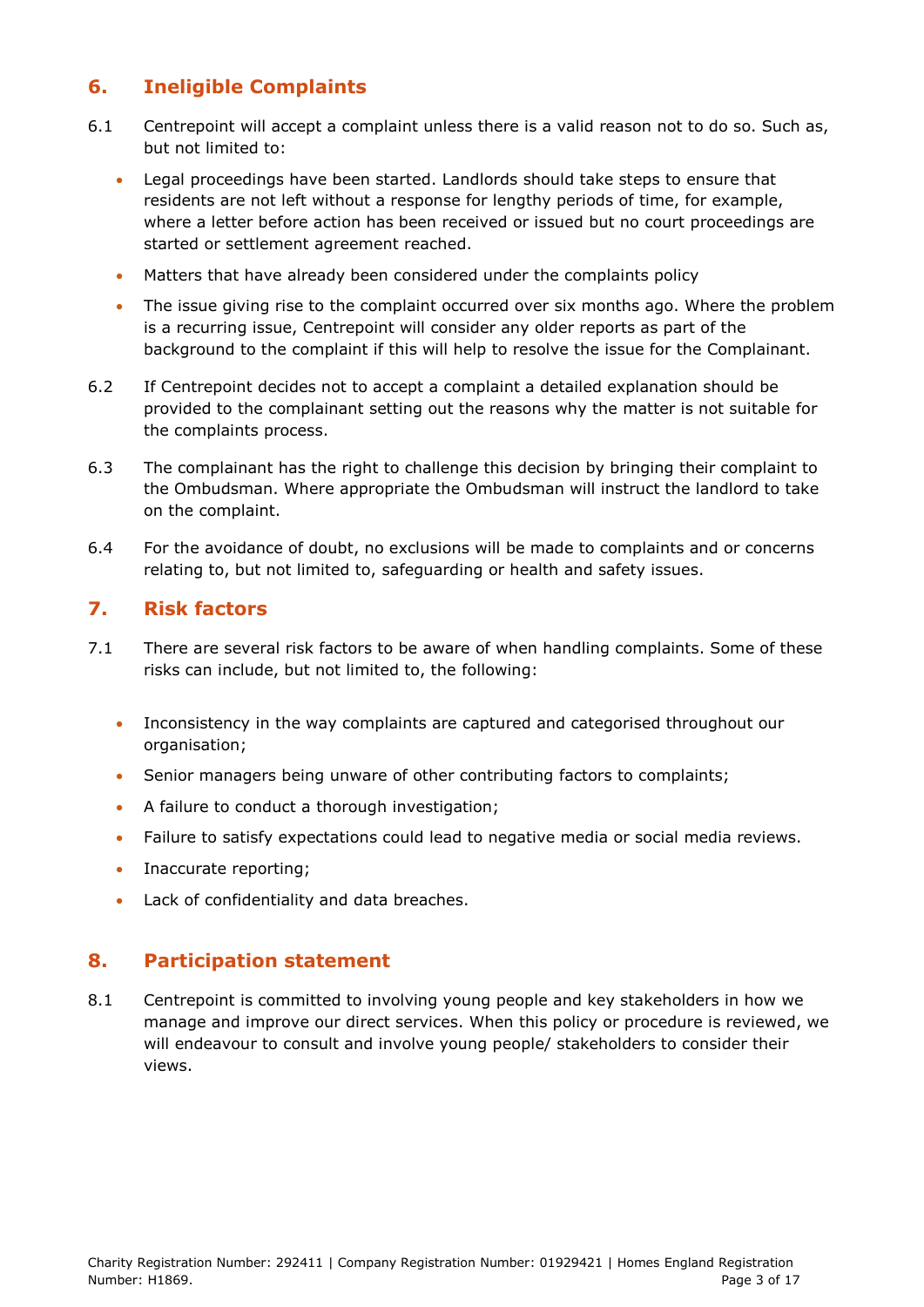# **9. Psychologically Informed Environment (PIE)**

9.1 Centrepoint is committed to working towards creating psychologically informed environments (PIE) for young people. A PIE aims to provide psychological safety and security for young people at Centrepoint, emphasising an evidence based approach to understanding psychological well-being, developing positive supportive relationships and providing physical environments that positively impact on young people. Staff training and reflective practice also provides staff with knowledge and skills, a space to process and discuss issues, and a structure to formulate and develop future actions, improving the responsiveness of our services for young people. Centrepoint policies and procedures will reflect and embed PIE principles and practice

# **10. Commitment to equity and inclusion**

10.1 Centrepoint is committed to creating an organisation where people flourish. By establishing trust and challenging with bias, both conscious and unconscious; we are committed to promoting equity, diversity and transparency in all of our day-to-day actions endorsing inclusive process, practice and culture. We want Centrepoint to be a welcoming environment where individual difference is celebrated in the spaces where we live and work.

# **11. Commitment to review**

11.1 This policy, its accompanying procedures and any supporting documents will be reviewed every 3 years or sooner where any changing legislation has an impact.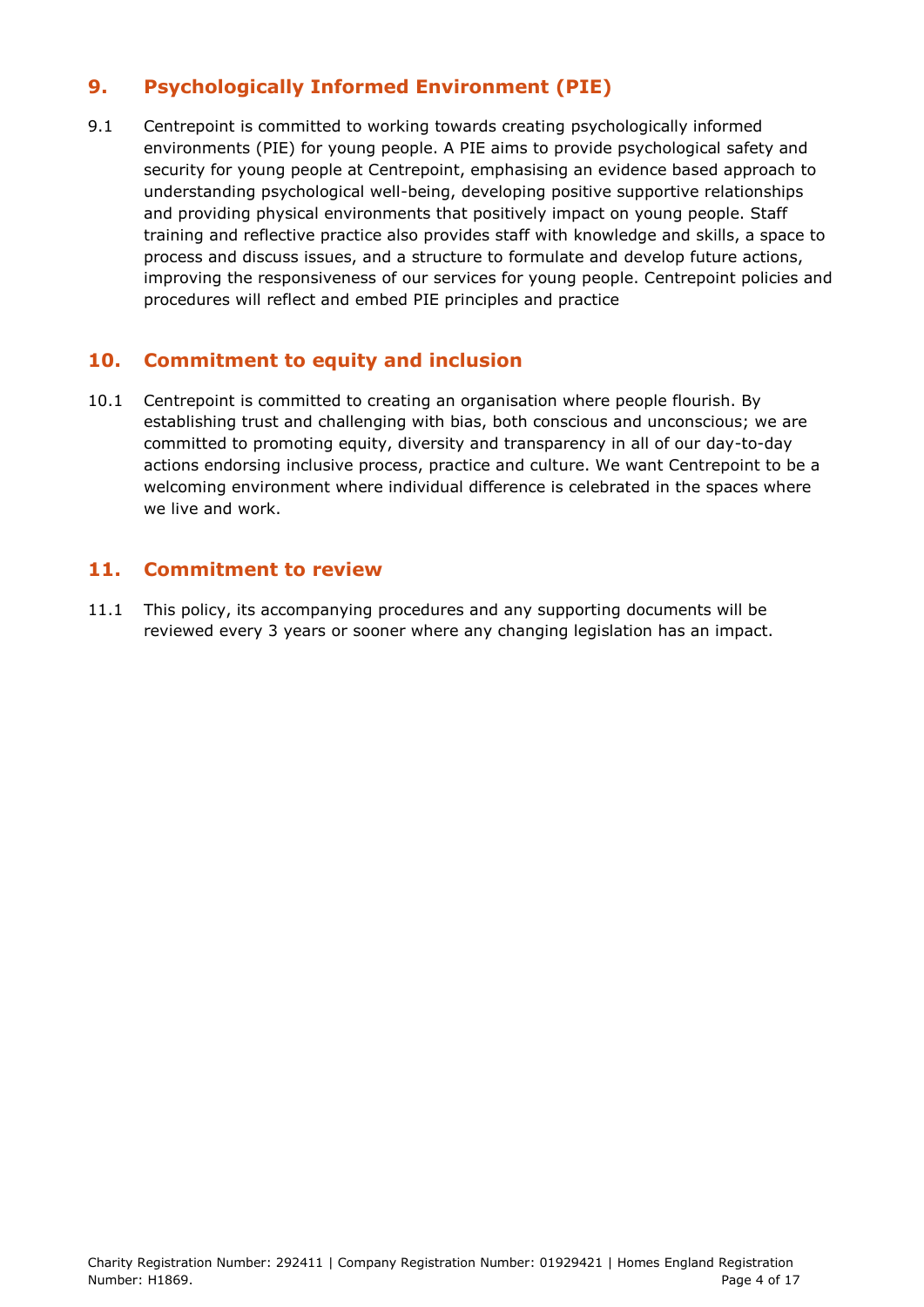Charity Registration Number: 292411 | Company Registration Number: 01929421 | Homes England Registration Number: H1869. Page 5 of 17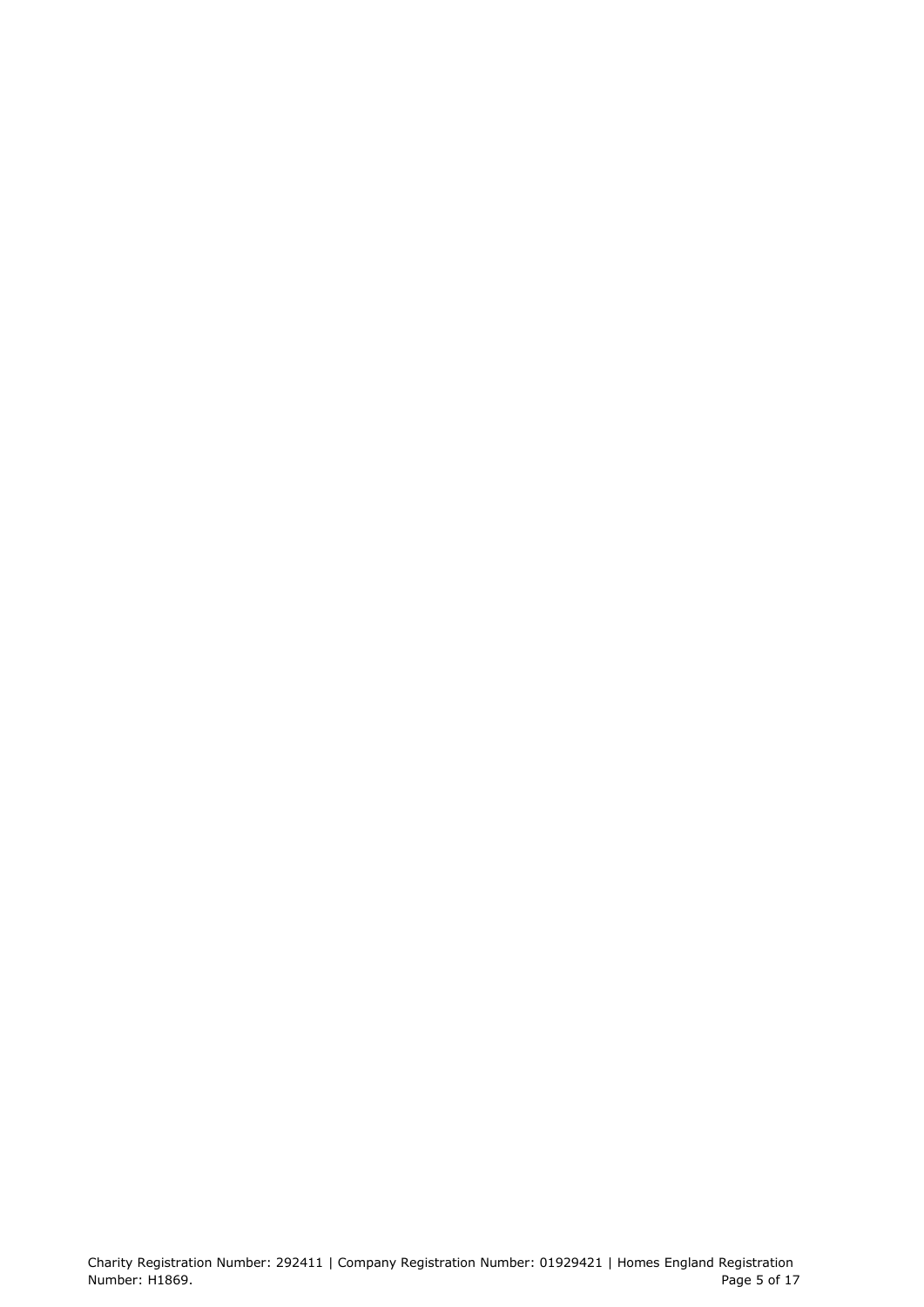# **B) Accompanying procedure**

| <b>Procedure title:</b>                | <b>Complaints &amp; Feedback Procedure for Young</b>                                                                                                                                                             |
|----------------------------------------|------------------------------------------------------------------------------------------------------------------------------------------------------------------------------------------------------------------|
|                                        | People, and internal and external stakeholders                                                                                                                                                                   |
|                                        | (non-contractual)                                                                                                                                                                                                |
| <b>Document reference:</b>             | W13                                                                                                                                                                                                              |
| Issue date:                            | March 2001                                                                                                                                                                                                       |
| <b>Version:</b>                        | 8.0                                                                                                                                                                                                              |
| Date of last full review:              | November 2021                                                                                                                                                                                                    |
| Date of last minor update:             | March 2020                                                                                                                                                                                                       |
| <b>Approved by:</b>                    | Director of Support and Housing                                                                                                                                                                                  |
| <b>Supporting documents:</b>           | Complaints and feedback leaflet (W13 SD1)<br>Complaints and feedback form (W13 SD2)<br>Complaint acknowledgement letter (W13 SD3)<br>Centrepoint Appeal Form (W13 SD4)<br>In-Form guidance: Recording complaints |
| Training that supports the application | Induction                                                                                                                                                                                                        |
| of these procedures:                   | Handling complaints workshop                                                                                                                                                                                     |
| <b>Next review date due:</b>           | November 2023                                                                                                                                                                                                    |

| 1.  |                                                                              |
|-----|------------------------------------------------------------------------------|
| 2.  |                                                                              |
| 3.  |                                                                              |
| 4.  |                                                                              |
| 5.  | Complaints about owning Registered Providers (and/or maintenance issues)  12 |
| 6.  |                                                                              |
| 7.  |                                                                              |
| 8.  |                                                                              |
| 9.  |                                                                              |
| 10. |                                                                              |
|     | 11. Reporting complaints to Local Authority/Registered Providers  15         |
|     |                                                                              |
| 13. |                                                                              |
|     |                                                                              |
|     |                                                                              |
|     |                                                                              |

# <span id="page-5-0"></span>**1. Procedure summary**

1.1 Centrepoint will take several considerations into account prior to beginning an investigation of a compliant. There are two stages involved when handling complaints from young people or external stakeholders about a service, and each has a defined response time. These stages have been developed in order to set out clear guidelines to be followed when a complaint is received.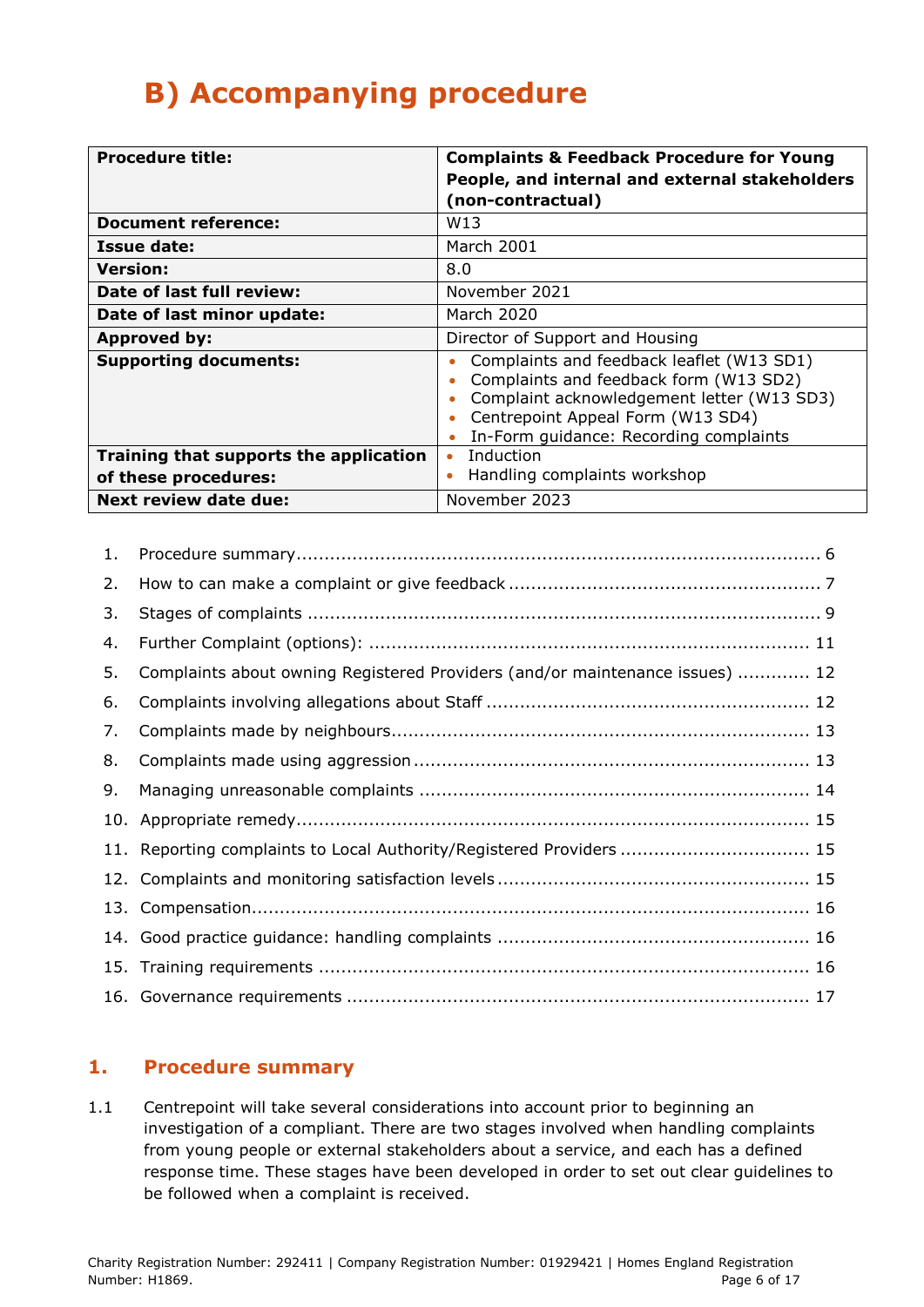1.2 All service staff should be empowered to handle complaints from young people, and internal and external stakeholders and complaints about the service in the first instance and within defined response times. The table below outlines the stages involved when handling these types of complaints, who is involved and responsibilities.

#### 1.3 **This procedure does not cover:**

- 1.4 Complaints made by staff. Staff (including apprentices) should see Human Resources (HR) policies and procedures such as the Grievance, Whistleblowing Policy and/or seek advice from the Human Resources Team.
- 1.5 Complaints made by volunteers. Volunteers can refer to the Volunteer Policy.
- 1.6 Complaints for Fundraising. Please refer to the Complaints Procedures for Fundraising.
- 1.7 A first request for action, e.g. a request for a repair. If a first request for action is received then this should be discussed with the appropriate team and actioned. For complaints about housing issues that are for the owning landlords to address, these complaints should be made directly to the landlord at stage one or two. See section 2.14.
- 1.8 Where a complaint concerns the discrimination, harassment or bullying of individuals or raises a safeguarding issue please seek the advice of the Safeguarding Lead and or see:
	- Safeguarding Children and Adults Policy
	- Safeguarding Children and Adults Procedure
	- Bullying & Harassment Policy
	- Whistleblowing Policy
	- Health & Safety Policy
- 1.9 Service staff can request contact details directly from these partners, or access via HOMES on SharePoint and advise young people appropriately.

# <span id="page-6-0"></span>**2. How to can make a complaint or give feedback**

2.1 We want the complaints and feedback procedure to be accessible and open to all young people, and those affected by the service so they can make a complaint or give feedback in any format. They can do this in person or by someone acting on their behalf in any of the following ways:

#### 2.2 **Verbally**

- 2.3 By talking to staff/volunteers;
	- Young person talks to the manager, staff member or volunteer who then uses **Complaints and Feedback form** (W13 SD2) to make a brief note of the complaint, and updates In-Form. All complaints regarding staff should be reported via email at [complaints@centrepoint.org.](mailto:complaints@centrepoint.org)
- 2.4 By taking the issue to a 'residents' meeting;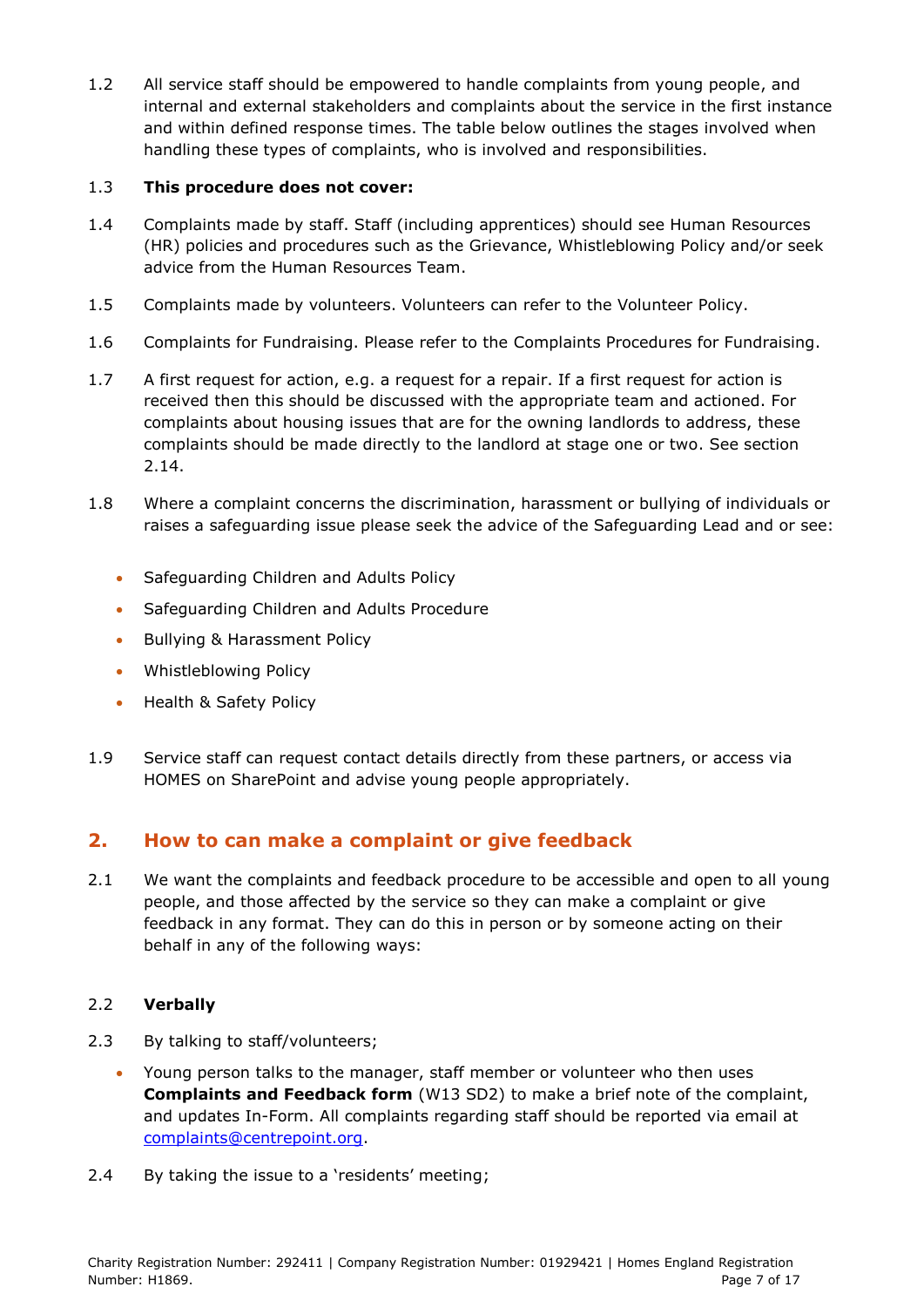- Young people can give feedback at meetings and staff attending can give an immediate response where possible. This can be noted in the minutes of the meeting and recorded on In-Form once the meeting is over.
- 2.5 Complaints brought to a residents' meeting should only refer to the service or housing management e.g. building or health and safety concern.
- 2.6 It is important to recognise that young people may persist with a complaint at a meeting, particularly if they are not happy with the response given. Where this happens, the staff member or manager should encourage them to do this outside of the meeting.

#### 2.7 **Written**

- 2.8 Complainants can make use of the **Complaints and feedback form** (W13 SD2). A member of staff or volunteer may offer to help young people complete a written complaint but they should use the young person's words and not lead the complaint. Staff must enclose where they have written the complaint on a young person`s behalf and this should only be done where a learning difficult has been identified and must be signed by the complainant.
- 2.9 Any form of written complaint can be handed to a staff member and a complainant should never be asked to re-submit using the "correct paperwork". Staff should attach the written complaint to Centrepoint's own **Complaints and feedback form** and complete any required fields in case they need to ask for further information from the young person to help log the complaint on In-Form.

#### 2.10 **Email:**

#### 2.11 **[complaints@centrepoint.org.](mailto:complaints@centrepoint.org)**

2.12 This email inbox is currently managed by the Complaints Officer who will forward complaints to the relevant /manager/ operations manager or team for investigation.

#### 2.13 **Website**

2.14 Centrepoint is committed to proving the highest quality of service to all Young People, internal and external stakeholders and welcome all comments, suggestions or complaints. If you would like to provide feedback or make a compliant you can do this on our website under the complaints section.

#### 2.15 **Owning Landlord further options:**

- 2.16 Young people are encouraged to contact the owning Registered Provider or a Local Authority commissioning team directly;
	- Where Centrepoint is not the owning landlord in the property or service, young people must be made aware of where complaints can be sent. A space is provided on the back of the complaints leaflet to write in the landlord's details. Young people should be encouraged to inform Centrepoint staff when they are making a direct complaint to a Registered Provider so that Centrepoint can monitor and improve partner services.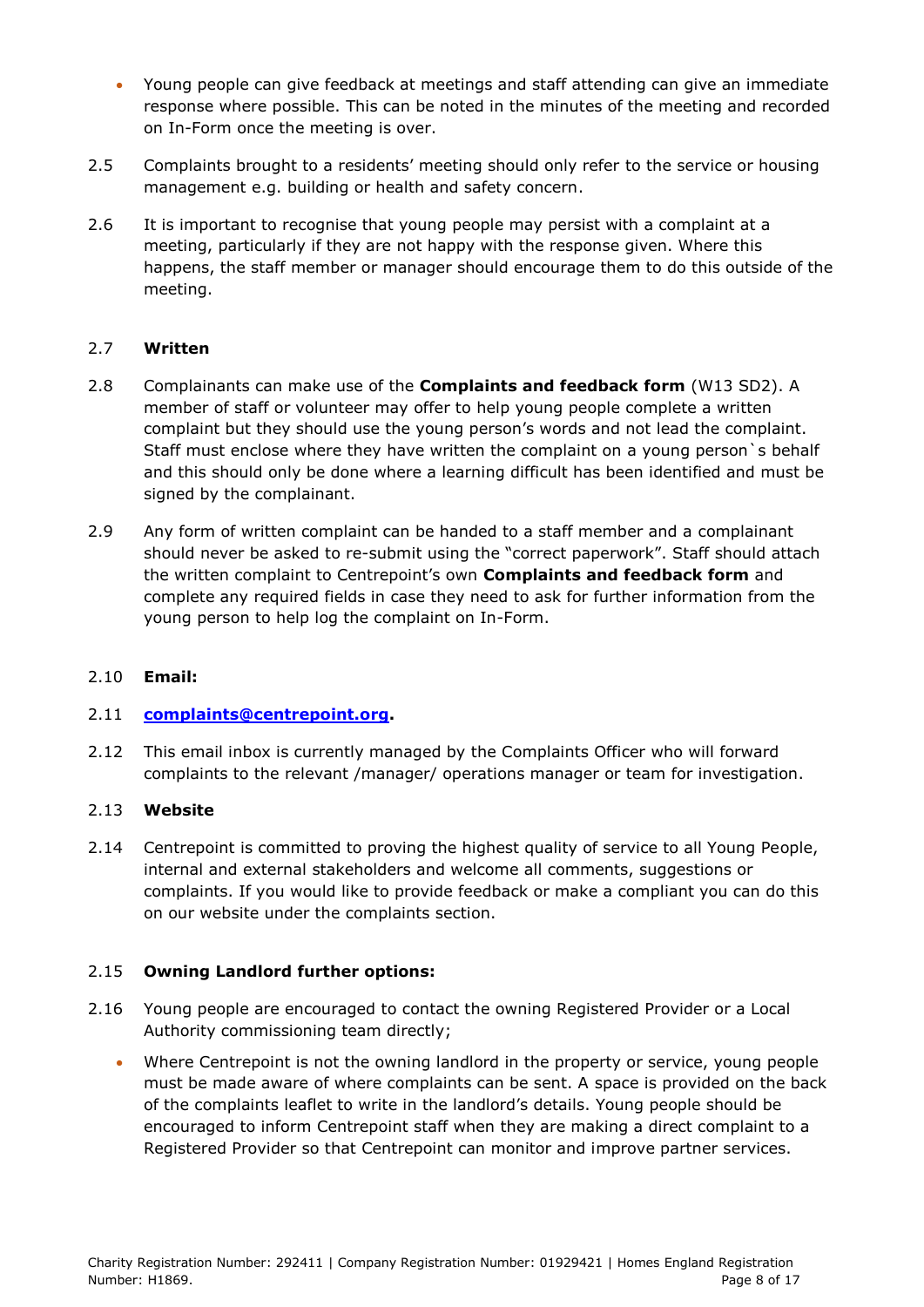- Where a service is funded by a Local Authority, young people have the right to contact the commissioning team to make a complaint about Centrepoint and procedures for doing this should be made clear to young people. Contact details can be inserted on the back of the complaints leaflet.
- 2.17 For services where staff are not on site (e.g. Floating Support and Housing Support Services), complaints and feedback can be received on regular visits to the service, or young people can be encouraged to use the digital complaints email address or contact the lead worker or manager.
- 2.18 Where the complaint is not in the direct control of the manager receiving it (e.g. another service within Centrepoint would need to contribute to a response), the manager will receive and log the complaint on In-Form and then contact the relevant manager to discuss the content of the complaint and formulate a response.
- 2.19 Any translated versions of these documents can be used. Further requests for other preferred options for receiving the information (e.g. other languages, BRAILLE, tape etc.) can be submitted via the Quality & Contracts team.

# <span id="page-8-0"></span>**3. Stages of complaints**

#### 3.1 **Stage One complaints**

- 3.2 Where a complaint raises immediate concerns for an individual's safety, please consider calling the emergency services on 999 informing the Service Manager and/or On Call Manager to ensure safety.
- 3.3 Once a complaint is received, the complaint should be acknowledged in writing and saved on In-Form within five working days. Please use the **Complaint Acknowledgement Letter template** (W13 SD3)
- 3.4 Where complaints are fairly minor, the staff member or manager should try to give an immediate response or solution, where appropriate. If this happens, the complaint is considered resolved, however, a written record MUST still be made of the complaint and the resolution and the complaint logged on In-Form. The written record can be made on the **Complaints & Feedback form.**
- 3.5 Where the complaint is fairly major, the service manager or staff member receiving the compliant should escalate the compliant to an Operations Manager for advice.
- 3.6 **All** complaints must be logged on In-Form and 'Submitted for Approval' to their line manager for sign off.
- 3.7 Where complaints cannot be immediately resolved, then the complaint must be resolved within 10 working days from receipt of complaint – if this is not possible, an explanation and a date by when the stage one response should be received.
- 3.8 If the complainant is unsatisfied with the initial response, and has articulated why their complaint has not been adequately addressed, and further action or investigation is required to resolve a complaint at stage one, this should be done within 10 working days of receipt of the complaint.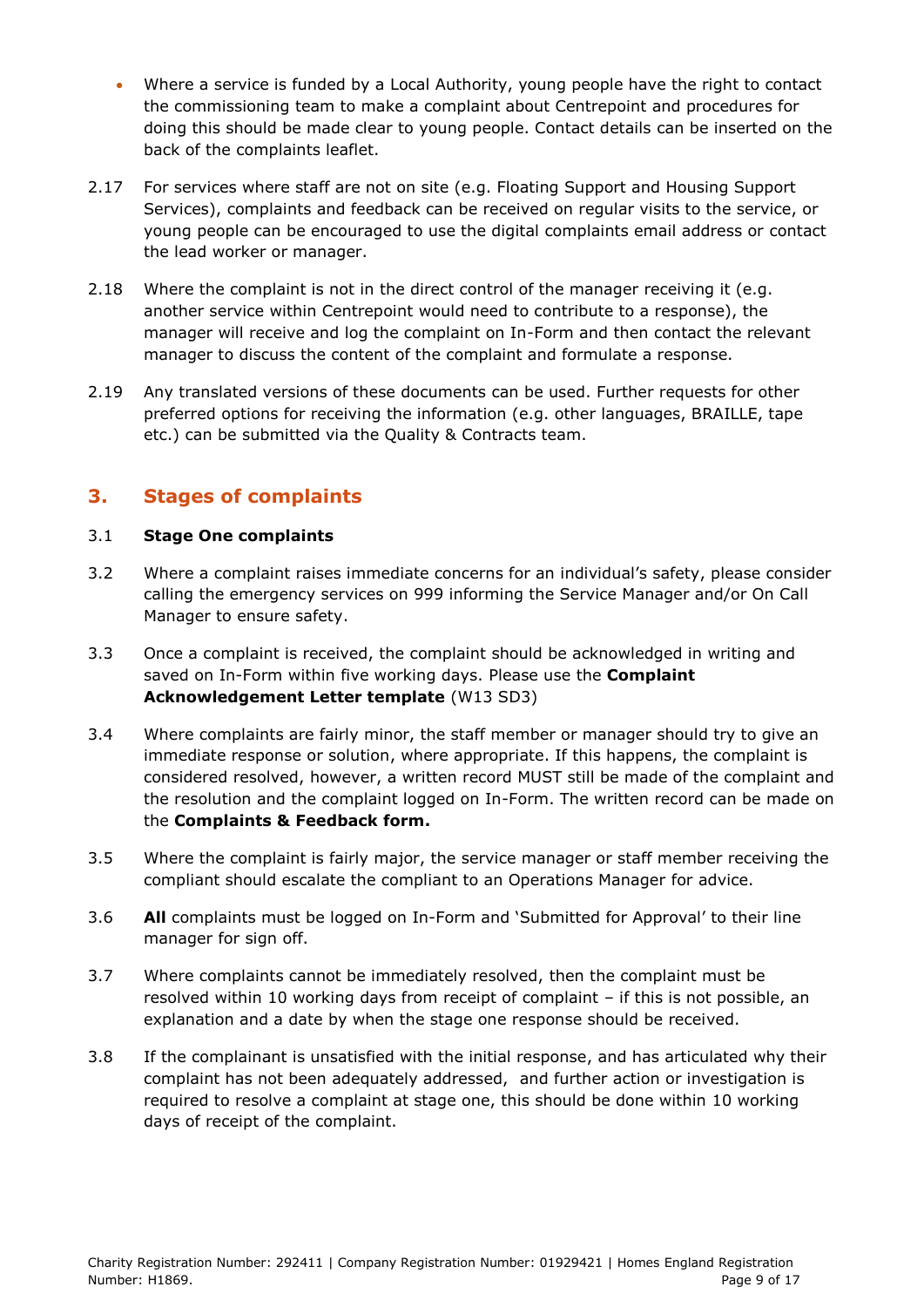- 3.9 Managers should meet complainant to discuss the complaint and agree a way forward. They should **agree if the complaint has been resolved** or if further action is required. The manager should confirm with the complainant that they feel the matter is resolved and if discussions/actions are sufficient or indicate where further investigation is required.
- 3.10 Following this meeting, the manager can either write a response on the reverse side of the **Complaints and Feedback form** (W13 SD2) or confirm the response in writing using Centrepoint headed paper. The response **must be** given in writing to confirm either a resolution, or where further investigation is required.
- 3.11 Even where a matter is resolved verbally in the meeting, it must be confirmed in writing to the complainant as good practice and evidence that an appropriate response was given.
- 3.12 All follow up actions/ responses given or taken by a staff member of manager must also be logged on In-Form and the relevant section(s) should be completed where resolved.
- 3.13 If the complainant is a young person who has left the service, the manager should try to contact them by telephone or post. Again, it is important to confirm that the matter has been resolved with the young person. All stage one complaints must be resolved within 10 working days of receipt.
- 3.14 Throughout all stages, forms/letters/documents/responses relating to the complaint should be copied where required so that the service and the complainant have copies of all appropriate documentation.
- 3.15 Managers/key workers **MUST** update In-Form with the outcome of stage one complaints; either resolved or moving to stage two and 're-assign' to an Operations Manager.
- 3.16 **NB:** All staff can review current complaints status using a summary report in In-Form (see In-Form guidance: Complaints for what is available)**.** These can be used or printed on a weekly basis to check that complaints are being managed effectively and records updated on In-Form. Our complaints performance is shared with Trustees quarterly through the Audit & Risk Committee.
- 3.17 Managers also have access to Complaints reports on In-Form.
- 3.18 All complaints received about a Centrepoint service from an external person, should follow the same procedures as above.

#### 3.19 **Stage two complaints:**

- 3.20 Stage two complaints are investigated by someone outside the service that the complaint relates to and responded to by the relevant Operations Manager
- 3.21 The Operations Manager should acknowledge the complaint at stage two within 20 working days from request to escalate – if this is not possible an explanation and a date when the stage two response will be received. This should not exceed a further 10 working days without good reason.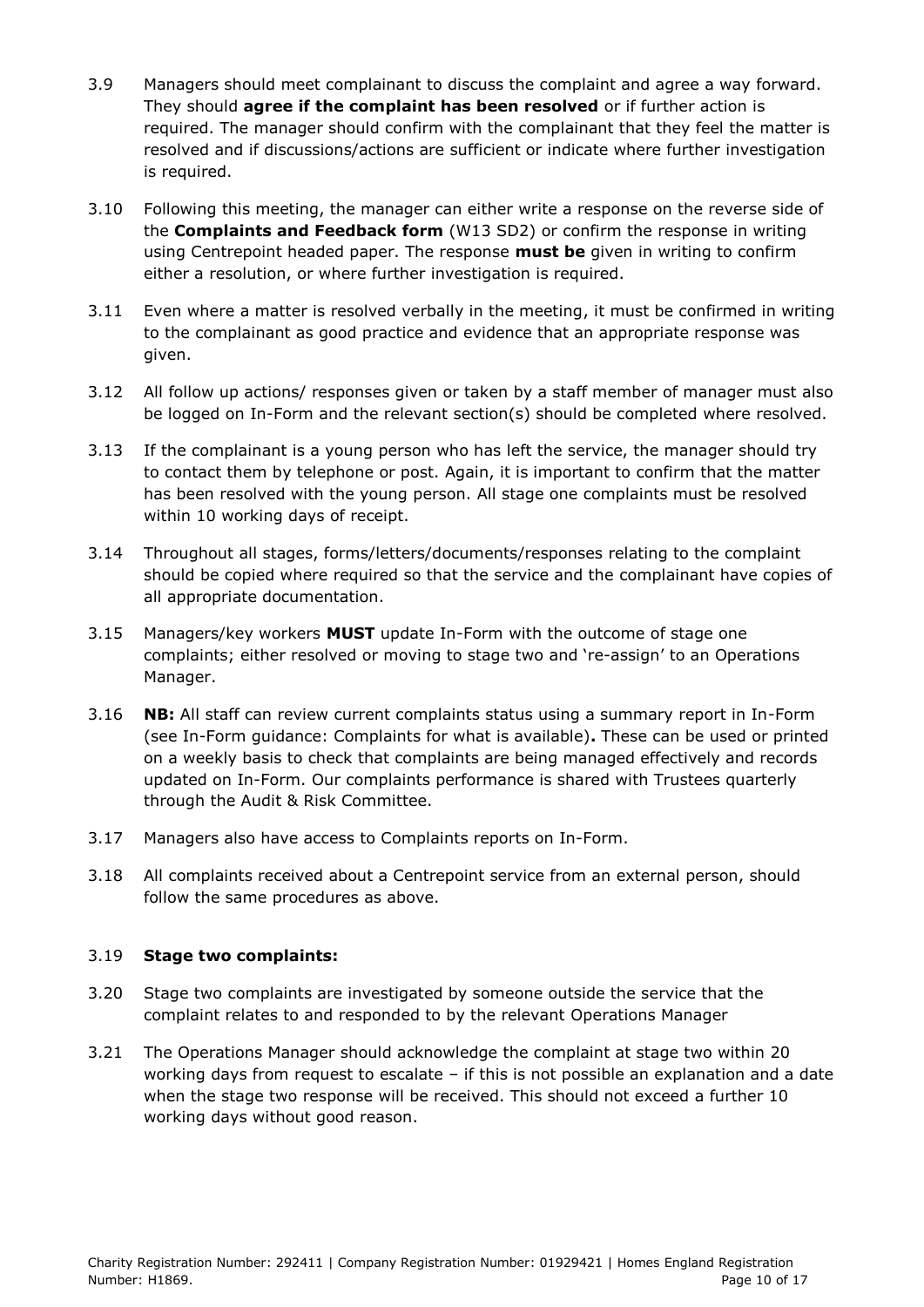- 3.22 For complaints of a fairly serious nature, the Operations Manager will involve the Head of Support & Housing, the Director of Support & Housing and the Complaints Officer. Once the complaint has been discussed and actions have been decided the Operations Manager will try to resolve the complaint with the complainant.
- 3.23 Where possible, the Operations Manager will arrange a meeting with the complainant and provide feedback face to face to discuss the issue and agree a way forward. They should agree and confirm with the complainant **if the complaint has been resolved** or if further action is required. Where further mediation or investigation is required, the Operations Manager should aim to resolve the complaint within 10 working days of receipt of the stage two complaint.
- 3.24 Even where a matter is resolved verbally in the meeting, it must be confirmed in writing to the complainant as good practice and evidence that an appropriate response was given.
- 3.25 The Operations Manager will give a written response on Centrepoint letter headed paper. The letter should inform the complainant of how to make a further appeal if they are not satisfied with the response given to the complaint at stage two. (Include a copy of Centrepoint generic Appeal Form). The Operations Manager should give, where possible written feedback to the complainant face to face, but where this is not possible, it can be sent to the complainant.
- 3.26 If requested, and where a learning difficulty has been identified, staff should offer to assist the complainant complete an appeal. As an approximate guideline, complainants have 14 calendar days to appeal but in exceptional circumstances appeals will be considered up to 28 calendar days later. Managers will need to make a judgement on this.
- 3.27 If a Complaints appeal is not submitted within 28 calendar days, the complaint will be deemed as 'resolved at stage two'.
- 3.28 Operations Managers MUST update In-Form with the outcome of stage two complaints; as either resolved or escalate stage two to the Head of Support & Housing/Director of Support & Housing.
- 3.29 Any complaint received about a Centrepoint service from an external person, should follow the same procedures as above.

# <span id="page-10-0"></span>**4. Further Complaint (options):**

- 4.1 At the completion of each stage of the complaints process Centrepoint should write to the complainant advising them of the following:
	- the complaint stage
	- the outcome of the complaint
	- the reasons for any decisions made
	- the details of any remedy offered to put things right
	- details of any outstanding actions
	- details of how to escalate the matter if dissatisfied.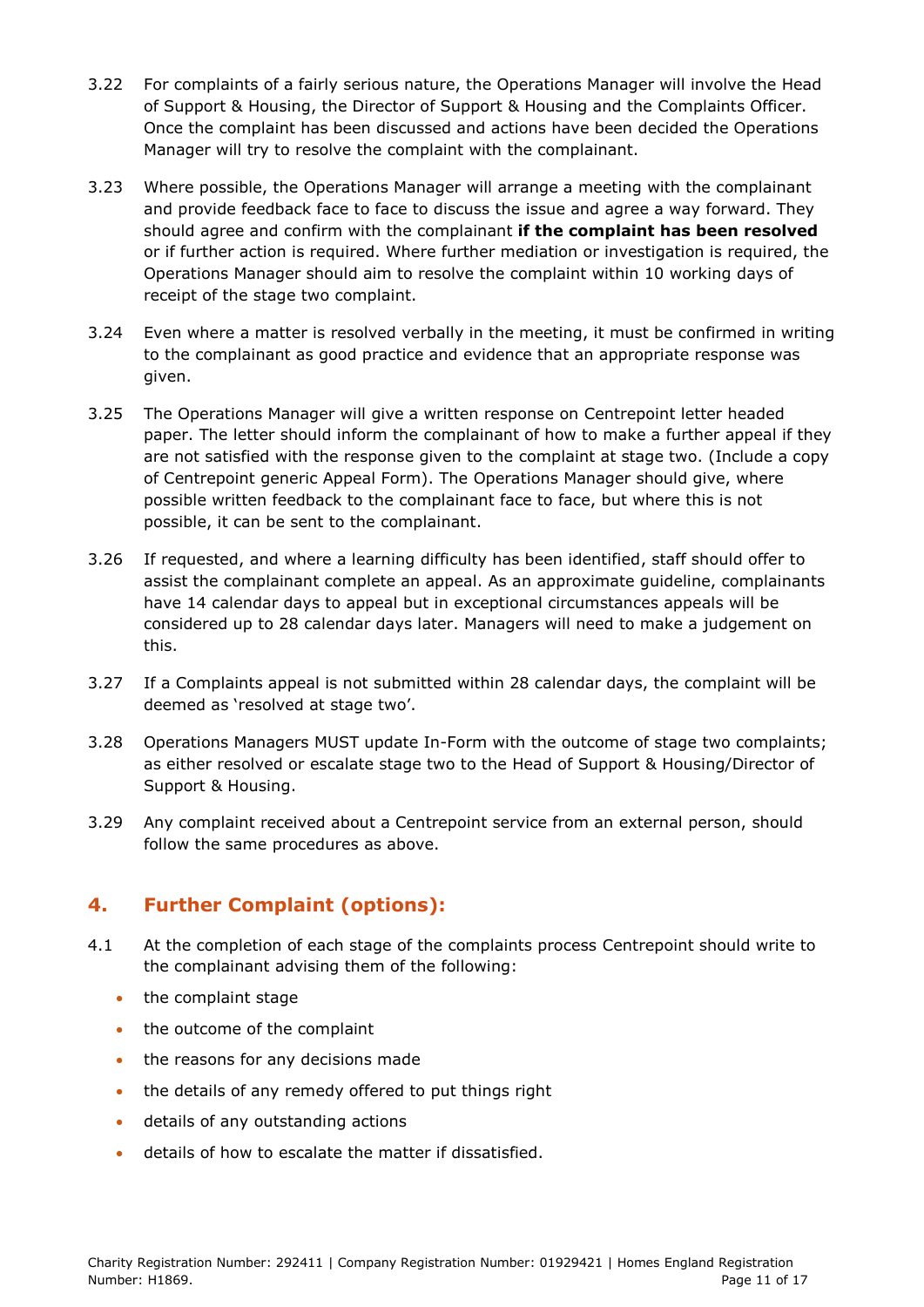- 4.2 If the complainant is still dissatisfied with the final decision made by the Operations Manager, Head of Support & Housing, Director of Support & Housing and the Complaints Officer and feels they have exhausted all internal routes, there are a number of options for them;
	- Contact the owning Registered Provider to make a complaint
	- Contact the Independent Housing Ombudsman

Contact details: [info@housing-ombudsman.org.uk](mailto:info@housing-ombudsman.org.uk)

Housing Ombudsman Service PO Box 152 Liverpool L33 7WQ **Tel: 0300 111 3000**

- The complainant also has a right to contact the Local Authority commissioning team directly at any stage should they wish to do so.
- Further information is provided here: https://www.housingombudsman.org.uk/landlords-info/complaint-handling-code/.

# <span id="page-11-0"></span>**5. Complaints about owning Registered Providers (and/or maintenance issues)**

- 5.1 Where Centrepoint is **not** the owning landlord of a property or service and the complaint is about the owning Registered Provider or is in relation to a repair that the Registered Provider should complete, the relevant procedures specified by the landlord should be followed. Managers should ask for these from the Registered Provider and communicate them to young people when they move in, explaining which complaints are made to which provider.
- 5.2 These complaints can be logged on In-Form so that all complaints are captured. The manager (or a delegated staff member) can forward the complaint to the relevant Registered Provider to support the young person and advocate on their behalf. They should take a copy before sending.
- 5.3 The manager is also responsible for helping to chase the Registered Provider and for a response, and to support the young person throughout the process.

# <span id="page-11-1"></span>**6. Complaints involving allegations about Staff**

- 6.1 If a complainant approaches a member of staff to make a complaint about a peer or someone from the management team, the member of staff should take the complainants contact details and state that they will pass it onto a senior manager and the HR department.
- 6.2 The senior Manager is responsible for keeping the complainant informed of progress and will investigate any outstanding aspects of the complaint once these formal processes are complete. All appointed investigating managers should be mindful of staff confidentiality in all communications to the complainant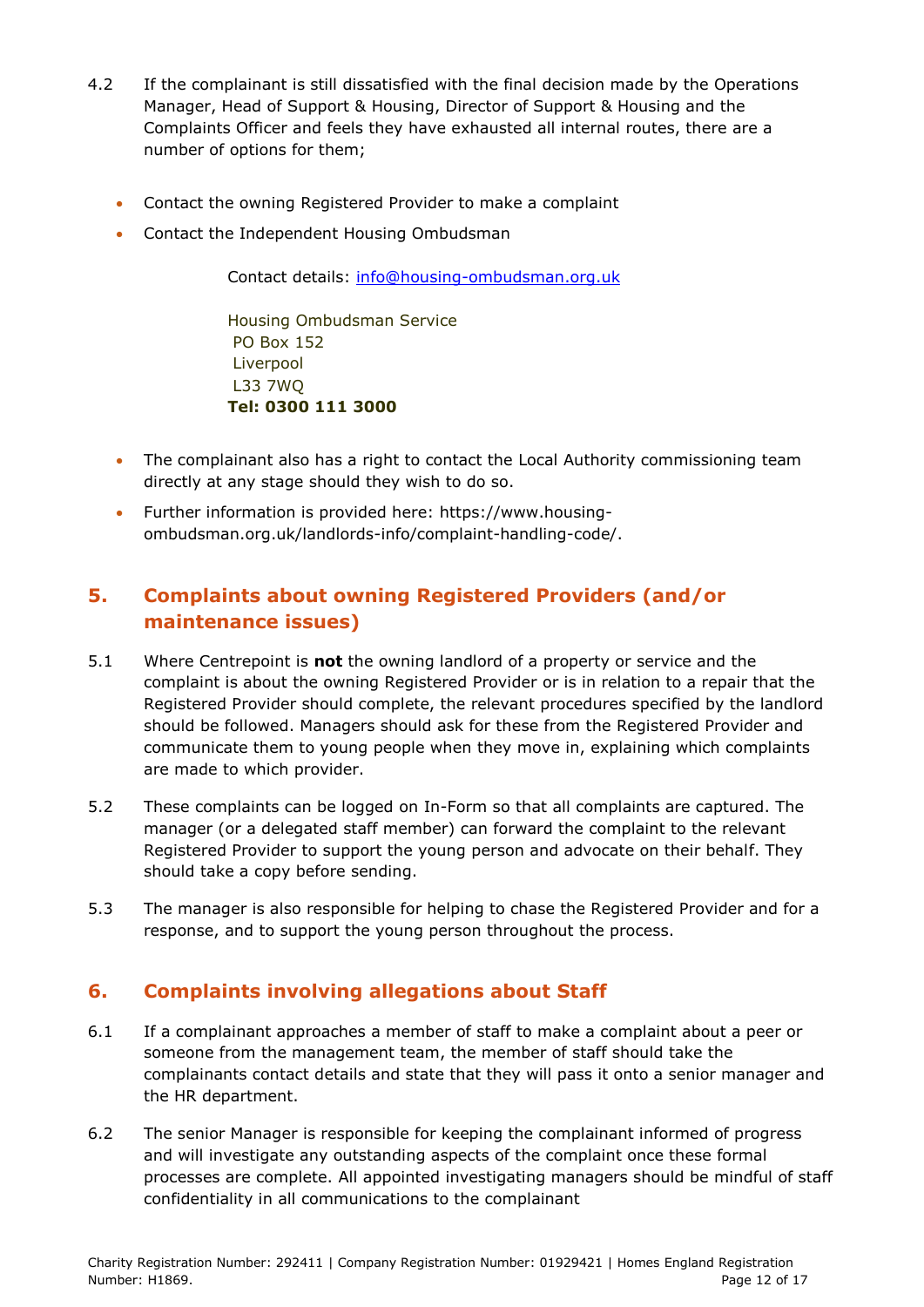6.3 All staff, whom a complaint has been made about, should be advised that they can seek support from the Employee Assistance Programme and/or Workplace Supporter Scheme such as the Psychologically Informed Team (PIE)

# <span id="page-12-0"></span>**7. Complaints made by neighbours**

- 7.1 Centrepoint takes all complaints seriously, including complaints made by neighbours. We are committed to encouraging and maintaining positive relations with our neighbours and the wider community. In the event of a complaint from a neighbour Managers should follow procedure and also consider doing the following:
	- Arrange, where possible, to meet the neighbour to discuss their concerns;
	- Gather as much information as possible,
	- Report and document all communications with the neighbour,
	- Suggest remedies to resolve the complaint(s) at the earliest stage possible,
	- Discuss with your Operations Manager whether your commissioner needs to be made aware of these complaints,
	- Provide contact details, where appropriate, for reporting any future concerns
	- Escalate the compliant to your Operations Manager.
- 7.2 When discussing all concerns never:
	- share any personally identifiable information about young people or staff;
	- admit any fault.

## <span id="page-12-1"></span>**8. Complaints made using aggression**

- 8.1 The initial response given to the complainant can often determine or influence the outcome, so it is important to respond well and provide good customer service. Therefore it in necessary for the staff member receiving the compliant or feedback to abide by the Housing Ombudsman's Compliant Handling Code. Staff members are also advised to reassure the complainant, where appropriate that Centrepoint take all complaints and feedback are seriously. This could help to de-escalate a situation where a complainant or young person is upset or angry. Please see Managing Conflict Policy.
- 8.2 Where a complainant communicates their complaint inappropriately or aggressively, the staff member should calmly and constructively challenge unhelpful behaviours, by suggesting that the complainant moves to a more private area where the matter can be discussed.
- 8.3 NB: Staff should never put themselves at risk and if the complainant is very angry or under the influence of drugs or alcohol, suggest that they return later when they feel less frustrated and the matter can be dealt with. (For more comprehensive guidance on de-escalation refer to W5 De-escalation and Managing Challenging Behaviour Policy and Procedure).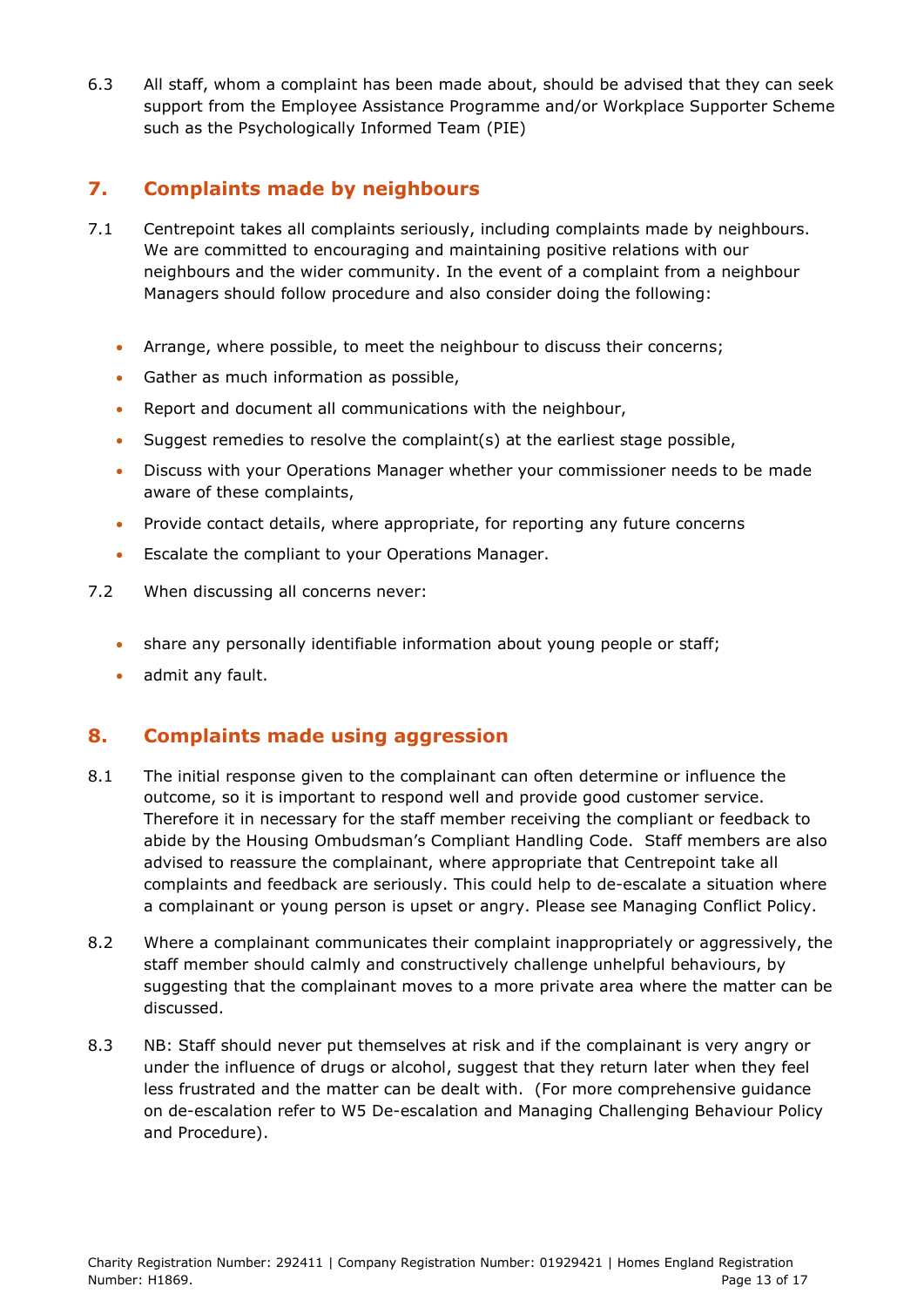# <span id="page-13-0"></span>**9. Managing unreasonable complaints**

- 9.1 Centrepoint takes complaint handling seriously however in a minority of cases complaints can become unreasonable. In exceptional circumstances we may need to take action to limit the interactions of these people with the complaints process.
- 9.2 The decision to designate someone's complaint as unreasonable must be taken carefully and with input from Operations Managers, and Head of Support & Housing and/or National Head of Support & Housing.
- 9.3 This could include but is not limited to,
	- an excessive number of complaints;
	- an unwillingness to engage constructively in solutions;
	- an unwillingness to accept the matter as closed and complaints that are designed to cause disruption or annoyance.
- 9.4 In all cases a senior manager will need to be satisfied that:
	- The complaints being made have been dealt with properly
	- Any decision reached is the right one
	- Communication with the complainant has been clear and has thoroughly addressed the concerns raised
- 9.5 If all the points above have been satisfied then we would need to consider whether any further action is necessary prior to designating the complaint as unreasonable. For example, efforts to address barriers to or unmet communication needs will be considered appropriately and sensitively.
- 9.6 When designating a complaint as unreasonable we must write to the complainant outlining the reasons for making the decision and outline the below:
	- Why the decision has been made;
	- What action we are taking and the duration of that action;
	- Where the action is time limited and when this will be reviewed (e.g.: 3/6/9 months)In the case of Centrepoint Young People, clearly explain that they can continue to talk to staff about different matters that may arise and they will be dealt with accordingly.

#### 9.7 **Reviewing a decision:**

- When restrictions have been put in place to manage an unreasonable complaint a review date must be given at the end of this period a review will be carried out by a senior manager;
- The complainant's behaviour throughput the period will be considered with a view to lifting any restrictions that may have been put in place;
- We will write to the complainant with the outcome of the review either concluding the matter or offering an extension of the review.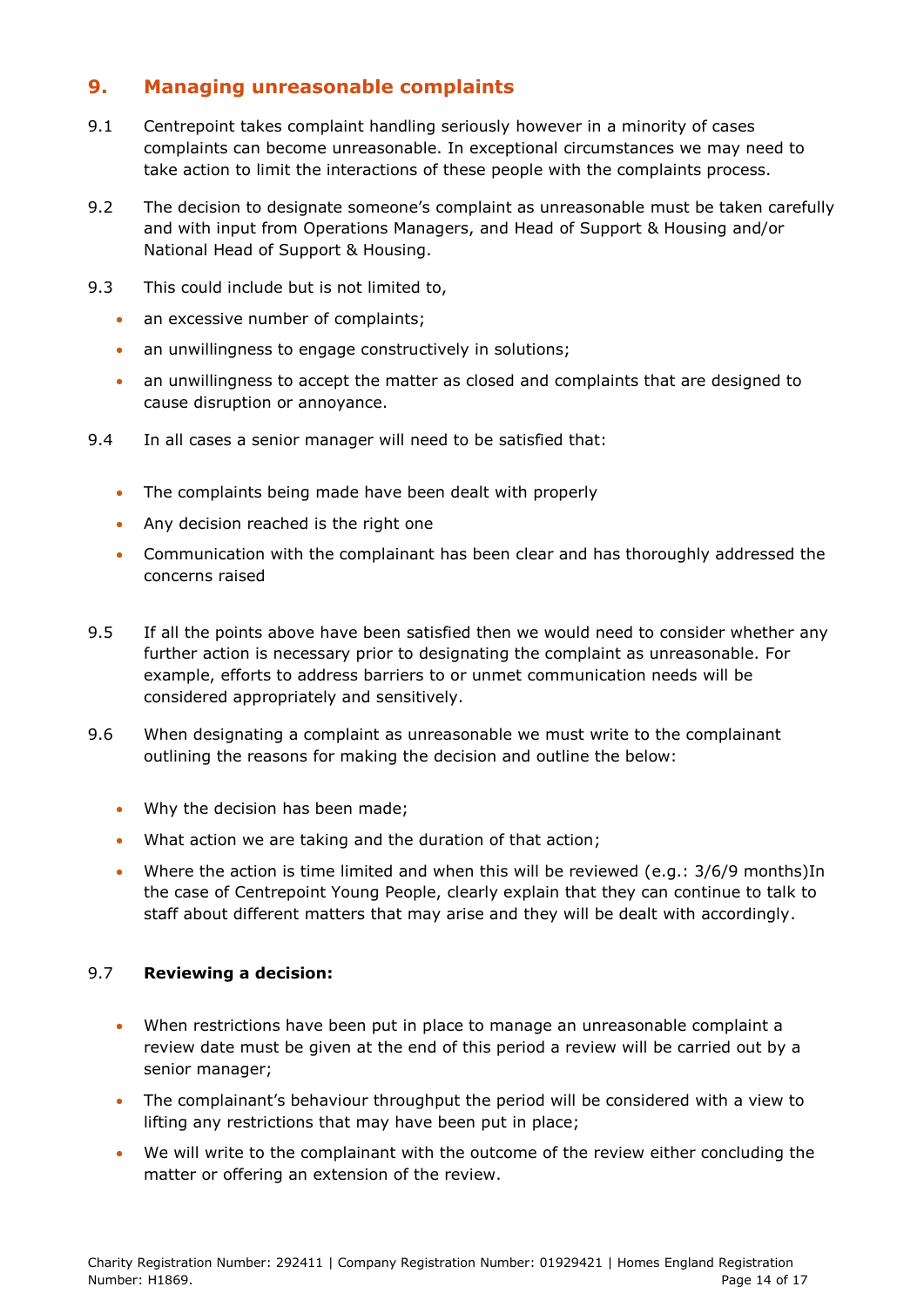#### 9.8 **Options for dealing with unreasonable complainants:**

- Declining further communication about a particular matter;
- Requesting contact in a particular format (phone not email or vice versa;
- All contact can be requested to only occur in the presence of a another member of staff and in a suitable location;
- Asking the complainant to make an agreement about their future contact (e.g.: you may agree to offer specific times to discuss concern/complaints);
- 9.9 Any appeal to the above process must be received within 10 working days and considered by the Director of Support and Housing or another member of SET.

## <span id="page-14-0"></span>**10. Appropriate remedy**

- 10.1 Complaints can be resolved in a number of ways. Centrepoint's policy will require that any remedy offered reflects the extent of any and all service failures, and the level of detriment caused to the resident as a result. These shall include:
	- acknowledging where things have gone wrong;
	- providing an explanation, assistance or reasons;
	- apologising;
	- taking action if there has been a delay;
	- reconsidering or changing a decision;
	- amending a record;
	- providing a financial remedy;
	- changing policies, procedures or practices.

# <span id="page-14-1"></span>**11. Reporting complaints to Local Authority/Registered Providers**

- 11.1 Some commissioning teams and Registered Provider partners that we work with ask to be kept informed about complaints. All communication with such teams or partners relating to complaints will be co-ordinated via the Service Manager.
- 11.2 Ensure you liaise with service managers regarding notification to commissioning teams. It is often part of the contract to report complaints within a set timescale (often 24 to 48 hrs) therefore this needs to be tightly managed and monitored.

# <span id="page-14-2"></span>**12. Complaints and monitoring satisfaction levels**

12.1 Young people should be encouraged to make complaints where appropriate and not be put off by having to fill in a form. There should be no disincentives for young people when they want to make a complaint and services should operate to make sure this is the case and to remove any barriers. The most important thing is to listen and give the young person an opportunity to feel that they have been 'heard'.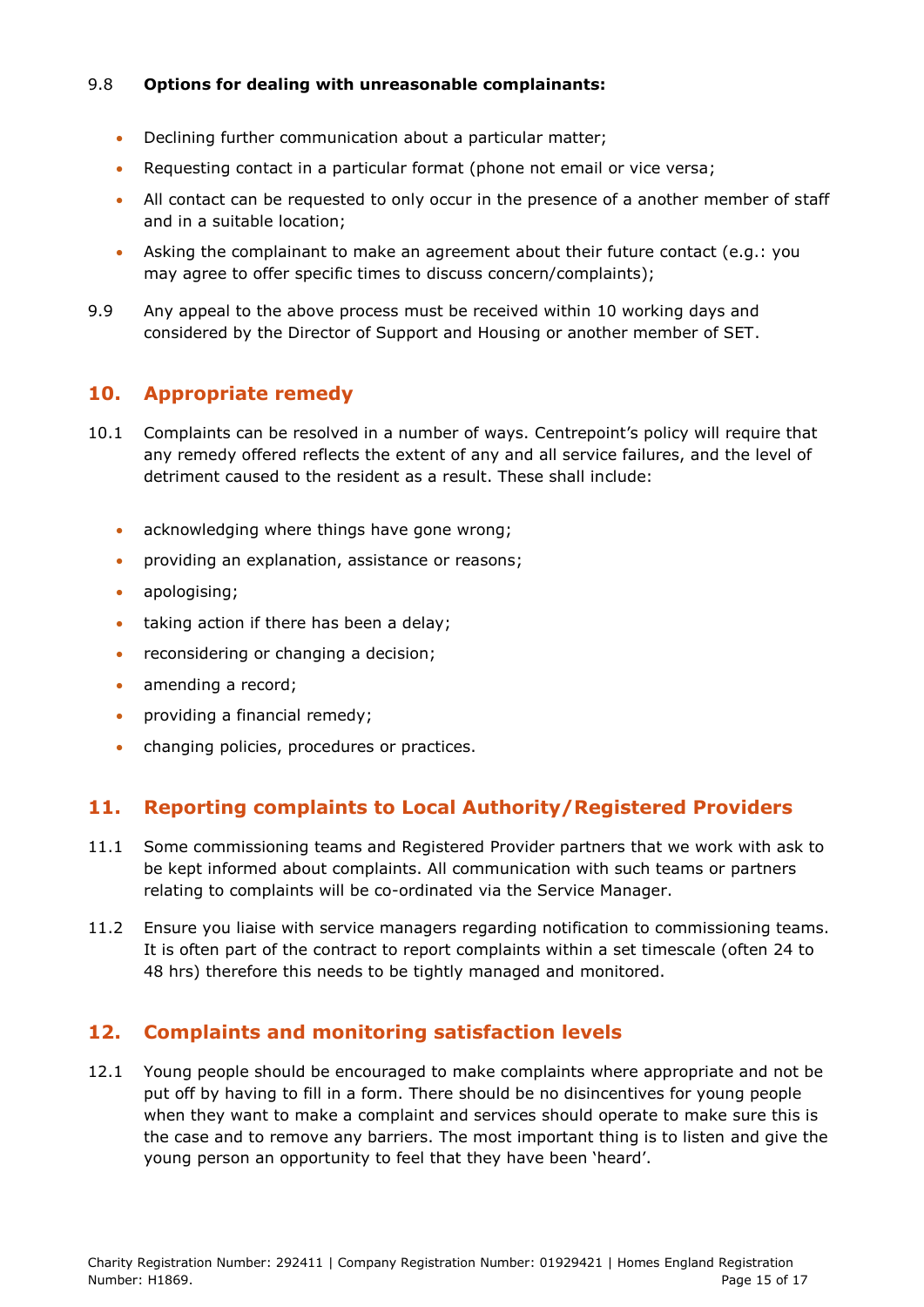- 12.2 Managers should seek to understand if young people are satisfied with the way their complaint has been handled and learn from this feedback to continuously improve practice.
- 12.3 A satisfaction feedback form should also be completed to ensure that we monitor levels of satisfaction on how complaints are dealt with, then In-Form can be updated with this information. This data is used to monitor and report satisfaction levels in monthly KPIs.

# <span id="page-15-0"></span>**13. Compensation**

13.1 Compensation can be awarded, in line with Compensating Young People Using Centrepoint Services Procedure. If compensation is awarded at stage one, it is possible for the decision regarding compensation to be appealed and more might be awarded at stage two.

## <span id="page-15-1"></span>**14. Good practice guidance: handling complaints**

- 14.1 To ensure a comprehensive process when reviewing a complaint, staff must:
	- deal with complaints on its merits;
	- act independently and have an open mind;
	- take measures to address any actual or perceived conflict of interest;
	- consider all information and evidence carefully;
	- keep the complaint confidential as far as possible, with information only disclosed if necessary to properly investigate the matter.

#### 14.2 **Service Managers and more senior staff should:**

- Ensure staff are aware of how to handle complaints and that information is accessible;
- Ensure prompt response with target timescales (initial response and resolution);
- Record and document everything, retain copies;
- Keep the relevant people informed and communicate well;
- Young people should be responded to verbally face-to-face, not just through written responses;
- Confirm that complaints are resolved;
- Monitor satisfaction on how complaints are handled;
- Ensure complaints are reported in line with contractual obligations.

## <span id="page-15-2"></span>**15. Training requirements**

- 15.1 This policy and procedure document should be covered by all managers when inducting new members of staff into Centrepoint procedures.
- 15.2 Staff are encourage to read the Housing Ombudsman's Complaints Handling Code on a regular basis.